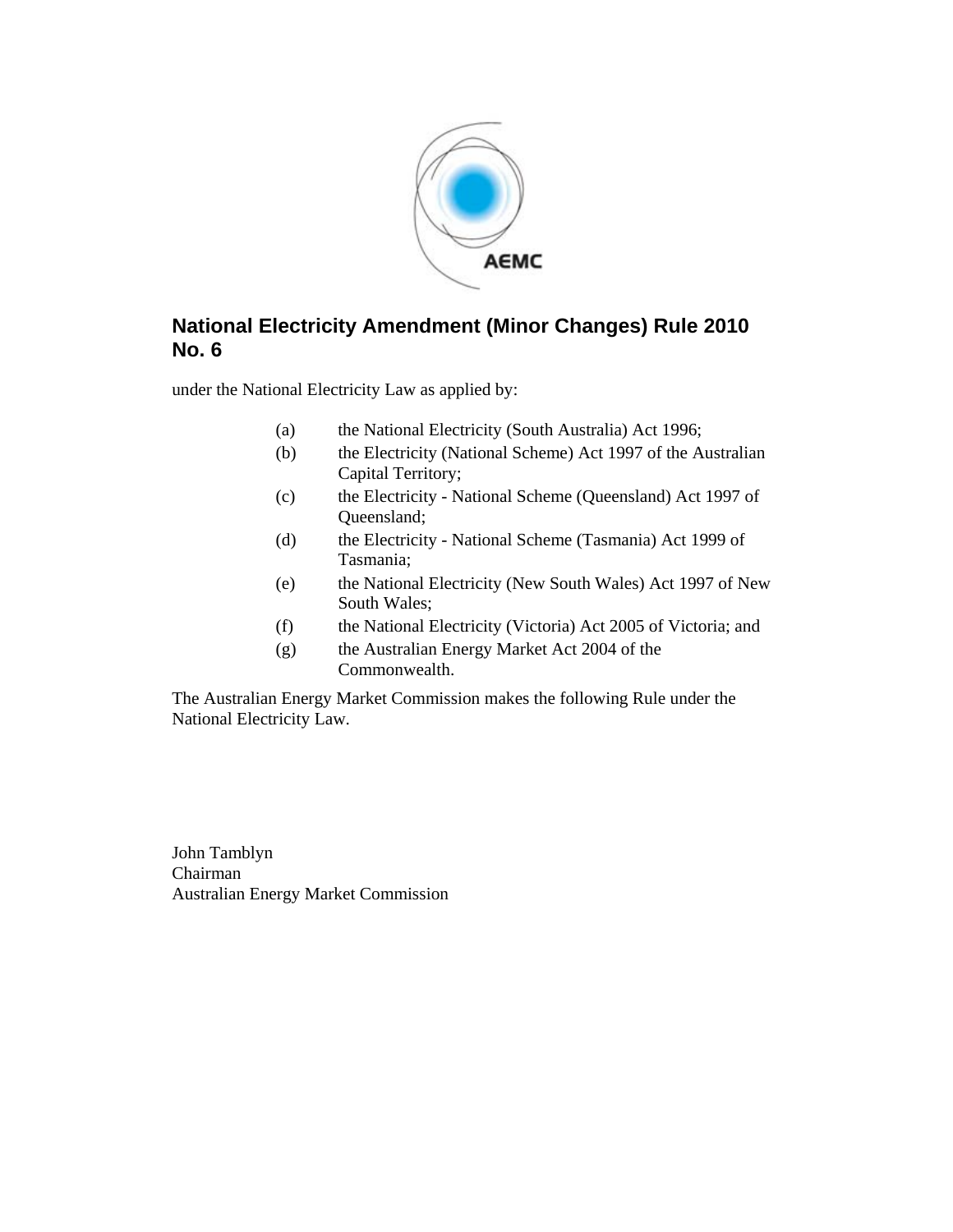## **National Electricity Amendment (Minor Changes) Rule 2010 No. 6**

## **1 Title of Rule**

This Rule is the *National Electricity Amendment (Minor Changes) Rule 2010 No. 6*.

## **2 Commencement**

Schedules 1 and 2 commence operation on 10 June 2010.

Schedule 3 commences operation on 16 December 2010.

## **3 Amendment of the National Electricity Rules**

The National Electricity Rules are amended as set out in Schedule 1.

## **4 Amendment of the National Electricity Rules**

The National Electricity Rules are amended as set out in Schedule 2.

## **5 Amendment of the National Electricity Rules**

The National Electricity Rules are amended as set out in Schedule 3.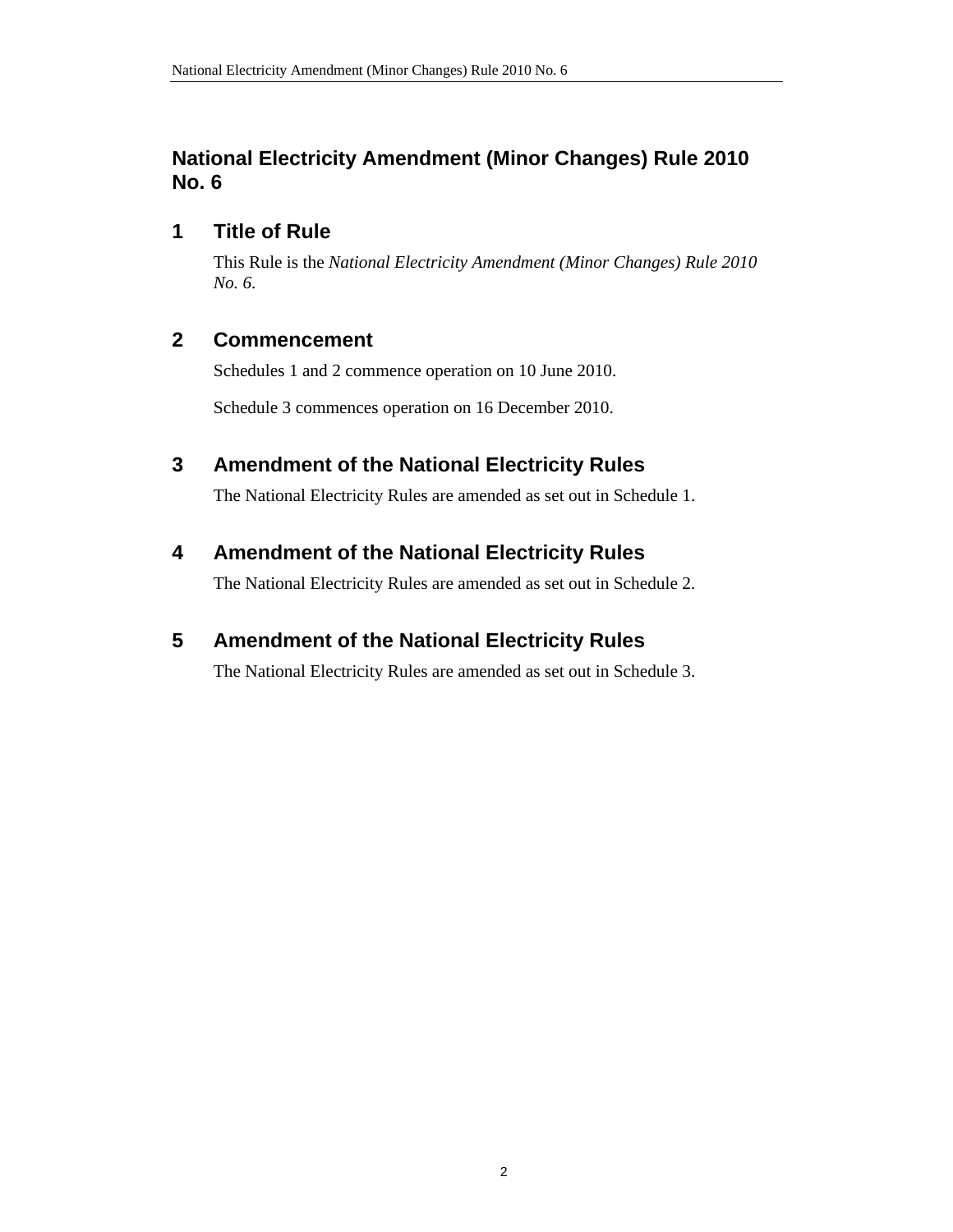### **Schedule 1 Amendment of the National Electricity Rules**

(Clause 3)

## **[1] Clause 1.7.1 General**

In clause 1.7.1(m), omit "*Schedule 2*" and substitute "Schedule 2".

## **[2] Clause 1.7.1 General**

In clause 1.7.1(m), omit "Law" and substitute "*National Electricity Law*".

## **[3] Clause 2.5.2 Market Network Service**

In clause 2.5.2(c), omit "is" where first occurring and substitute "its".

# **[4] Clause 2.9.1 Applications for Registration**

At the end of clause  $2.9.1(b)(2)$ , omit "," and substitute ".".

## **[5] Clause 2.11.3 Budgeted revenue requirement**

In clause 2.11.3(b)(4B), omit "*additional advisory functions"* and substitute "additional advisory functions".

## **[6] Clause 3.1.4 Market design principles**

Omit clause 3.1.4(a2)(1) and substitute [**Deleted**].

## **[7] Clause 3.3.11 Call notices**

Omit clause 3.3.11(a)(1) and substitute:

(1) give the *Market Participant* an *"interim statement"* covering any *transactions* for *trading intervals* not already the subject of issued *preliminary statements* or *final statements* or another *interim statement*, notwithstanding that the usual time for the issue of a *preliminary statement* or *final statement* for those *trading intervals* has not been reached; and

## **[8] Various Clauses**

In clauses 3.7.3(i), 3.12A.2(a), 3.12A.2(a)(2), 3.12A.2(b), and 3.12A.2(c), omit "*Jurisdictional Co-ordinator*" and substitute "*Jurisdictional Security System Coordinator*".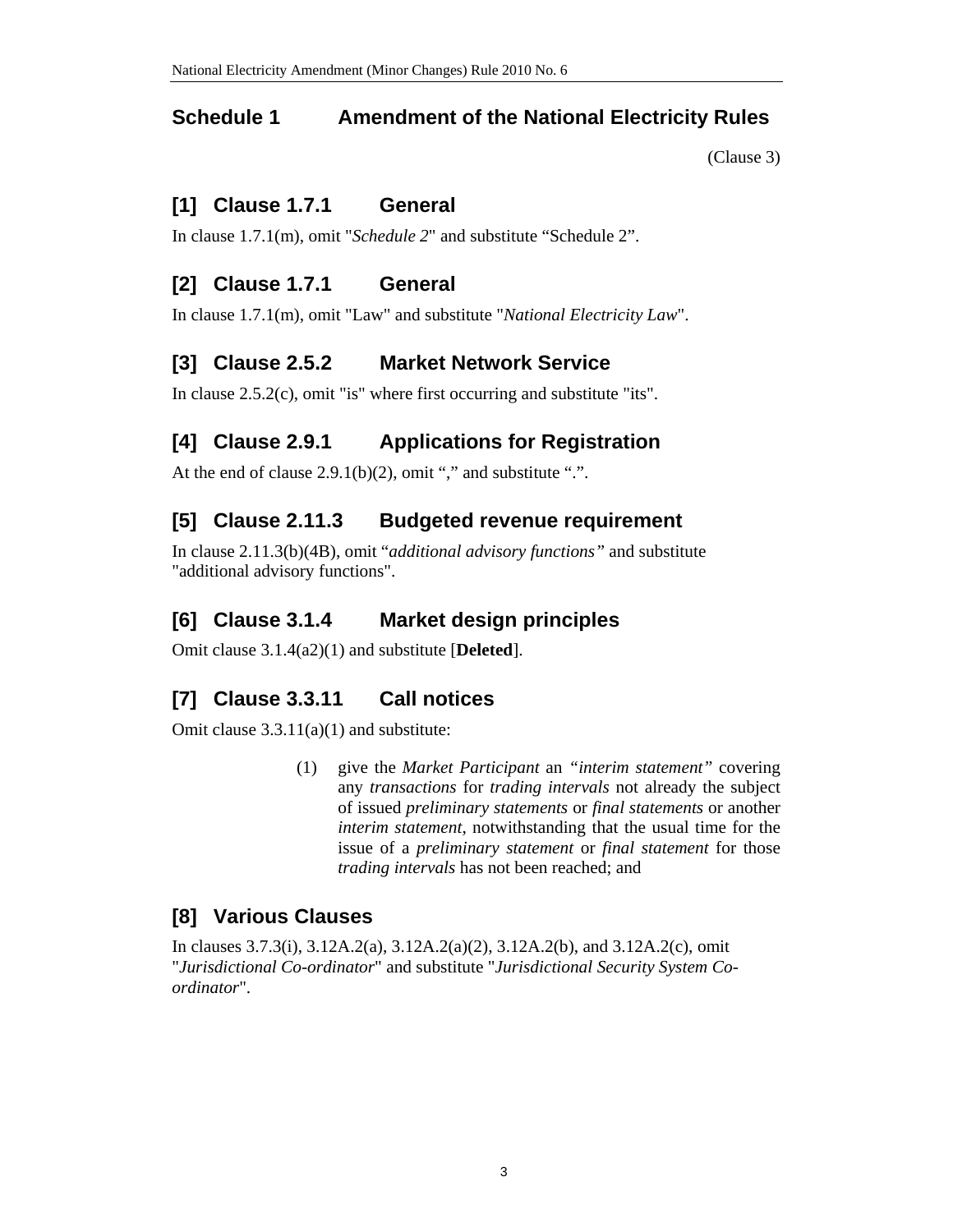## **[9] Clause 3.12.2 Affected Participants and Market Customers entitlements to compensation in relation to AEMO intervention**

In clause 3.12.2(a)(2) in the definition of "BidP", omit "*offer*" and substitute "*bid*".

## **[10] Clause 3.12.2 Affected Participants and Market Customers entitlements to compensation in relation to AEMO intervention**

In clause 3.12.2(d), omit "3.15.1" and substitute "3.15.15".

## **[11] Clause 3.14.6 Compensation due to the application of an administered price, market price cap or floor price**

In clause 3.14.6(a), after "the resultant *spot price* payable", omit "to *dispatched generating units*" and substitute "in respect of the *dispatched generating units*".

# **[12] Clause 3.15.6A Ancillary service transactions**

In clause 3.15.6A(o)(2)(B), omit "market" and substitute "*market".*

# **[13] Clause 3.15.7 Payment to Directed Participants**

In clause 3.15.7(d) omit *"price*" and substitute "price".

# **[14] Clause 3.20.7 AEMO's exercise of the RERT**

In clause 3.20.7(d)(2), omit "*revenue*" and substitute "*reserve*".

## **[15] Clause 3.20.9 Review of reserve and emergency reliability trader**

In clause 3.20.9(a), omit "Reliability Panel" and substitute "*Reliability Panel*".

## **[16] Clause 3.20.9 Review of reserve and emergency reliability trader**

In clause 3.20.9(a), omit "RERT" and substitute "*RERT*" on the first and second occurrence.

# **[17] Clause 6.2.1 Classification of distribution services**

Omit the note following clause 6.2.1(a) in its entirety.

## **[18] Clause 6.18.6 Side constraints on tariffs for standard control services**

In clause 6.18.6(b), after "expected weighted average revenue for the preceding *regulatory year*", insert "in that *regulatory control period*".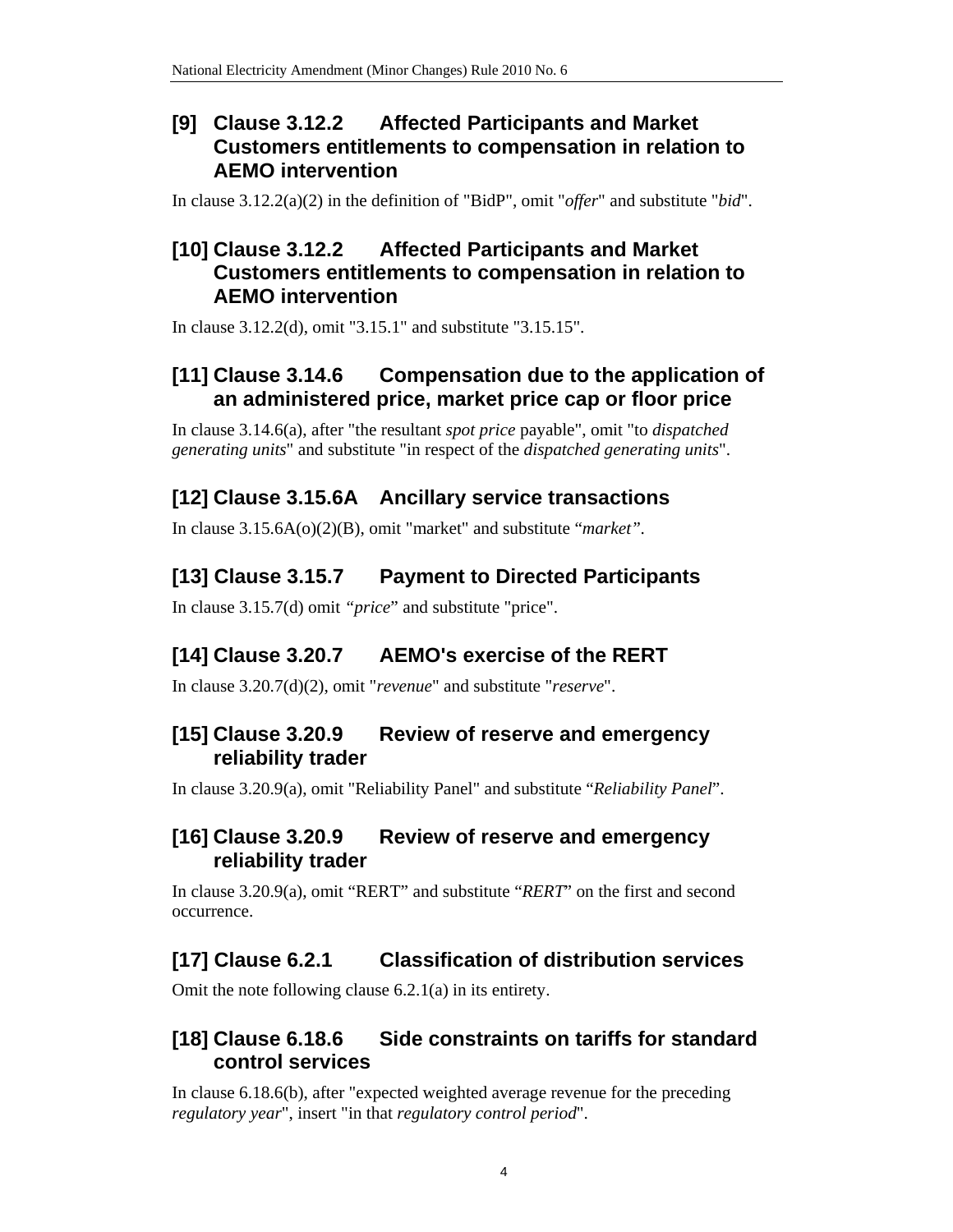# **[19] Various Clauses**

In clauses  $6.20.1(d)(1)$  and  $(2)$ ,  $6.21.1(d)(4)$  and  $(6)$ , and clauses  $6.20.1(d)(1)$  and  $(2)$ , 6.21.1(d)(4) and (6) of Appendix 1 of the Rules omit "*charges*" and substitute "charges" wherever occurring.

## **[20] Clause 6.22.3 Termination of access dispute without access determination**

Omit the example at the end of clause 6.22.3(a) in its entirety.

## **[21] Clause 6A.8.1 Acceptance of a Contingent Project in a revenue determination**

In clause  $6A.8.1(c)$ , omit "subparagraph  $(b)(5)$ " and substitute "subparagraph  $(b)(4)$ ".

## **[22] Clause 6A.21.2 Development of Transmission Ring-Fencing Guidelines**

In clause 6A.21.2(a), omit "*Transmission Ring-fencing guidelines*" and substitute "Transmission ring-fencing guidelines" where first occurring.

# **[23] Clause 6A.23.4 Price structure principles**

In clause 6A.23.4(d), omit "postage-stamp basis" and substitute "*postage-stamp basis*".

# **[24] Clause 6A.23.4 Price structure principles**

In clauses 6A.23.4(j) and 6A.25.2(c), omit "basis" and substitute "*basis*" wherever occurring.

# **[25] Clause 6A.30.5 Costs of Disputes**

Omit the clause heading "6A.30.5 Costs of Disputes" and substitute "6A.30.6 Costs of Disputes".

## **[26] Clause 6A.30.6 Enforcement of agreement or determination and requirement for reasons**

Omit the clause heading "6A.30.6 Enforcement of agreement or determination and requirement for reasons" and substitute "6A.30.7 Enforcement of agreement or determination and requirement for reasons".

# **[27] Clause 6A.30.7 Miscellaneous**

Omit the clause heading for "6A.30.7 Miscellaneous" and substitute "6A.30.8 Miscellaneous".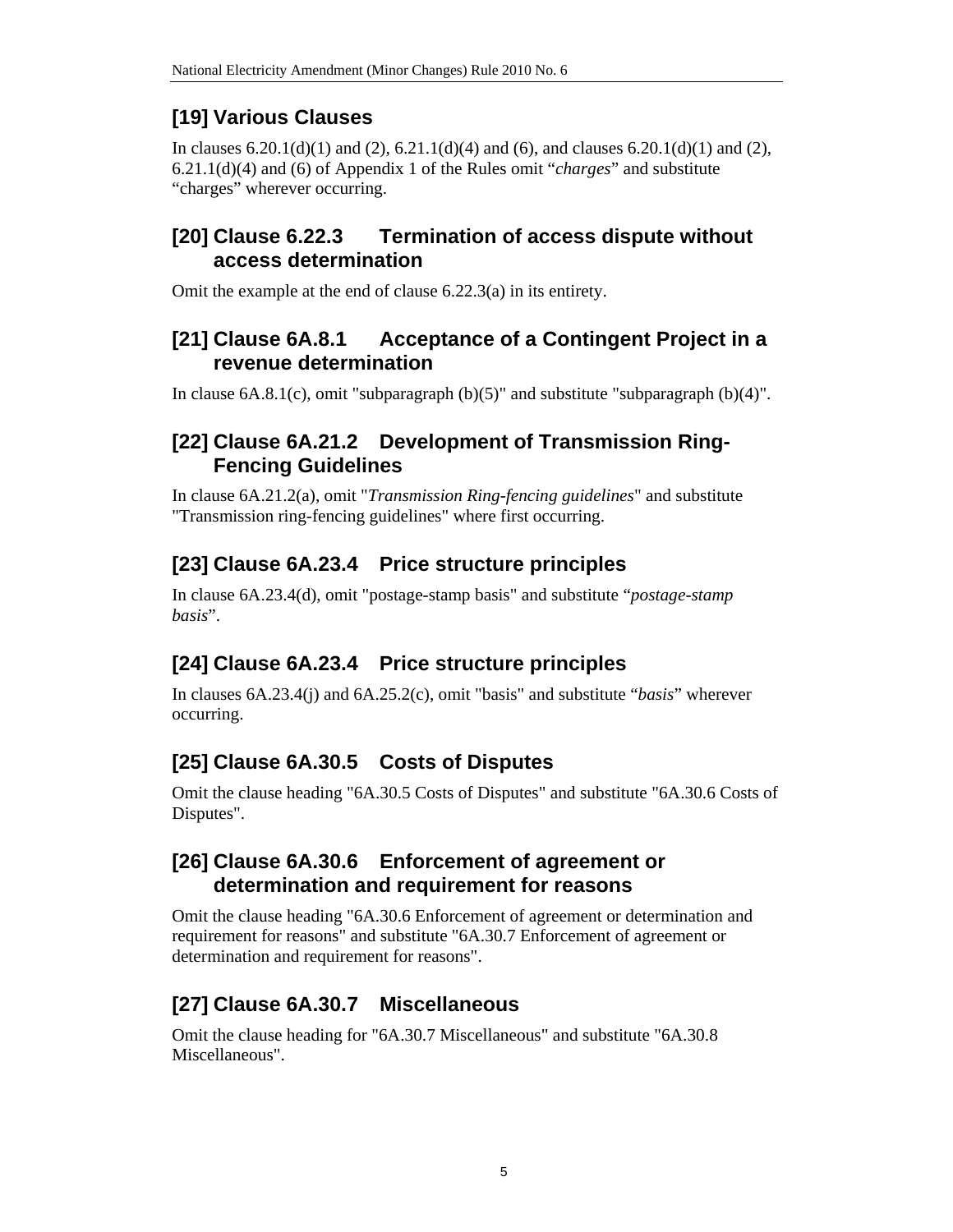# **[28] Various Clauses**

In clauses  $7.2.5(d)(5)$  and  $7.8.2(f)$ , omit "clause  $7.12(aa)$ " and substitute "clause 7.12(b)".

## **[29] Clause 7.2A.3 Method of making and changing B2B Procedures**

In clause 7.2A.3(m), omit "Information Exchange Committee Recommendation" and substitute "*Information Exchange Committee Recommendation*" wherever occurring.

# **[30] Clause 7.3.6 Payment for metering**

In clause 7.3.6(a), omit "financially responsible Market Participant" and substitute "*financially responsible Market Participant*".

# **[31] Clause 7.3.6 Payment for metering**

In clause 7.3.6(a), omit "metering installation" and substitute "*metering installation*".

# **[32] Clause S7.4.1 General**

In clause S7.4.1(d), omit "licenses" and substitute "licences".

# **[33] Chapter 8 Administrative Functions**

In Chapter 8, move the heading "Part A Introductory" to be before the heading "8.1 Administrative functions".

# **[34] Clause 8.6.3 Conditions**

In clause 8.6.3, omit ", 8.6.2(d1)".

# **[35] Clause 8.8.3 Reliability review process**

At the end of clause 8.8.3(aa)(6), omit ";" and substitute ".".

# **[36] Chapter 8 Administrative Functions**

In Chapter 8, immediately after the heading "Part H Augmentations", insert a new heading "8.11 Augmentations".

# **[37] Chapter 9 Expired Derogations**

Omit clauses 9.15.2, 9.16.3(a), 9.16.3(c) 9.45.3, 9.46.1, 9.46.2, 9.46.3, 9.46.4, 9.47.3, 9.47.4, and 9.49.2 and substitute "[**Deleted**]" in each case.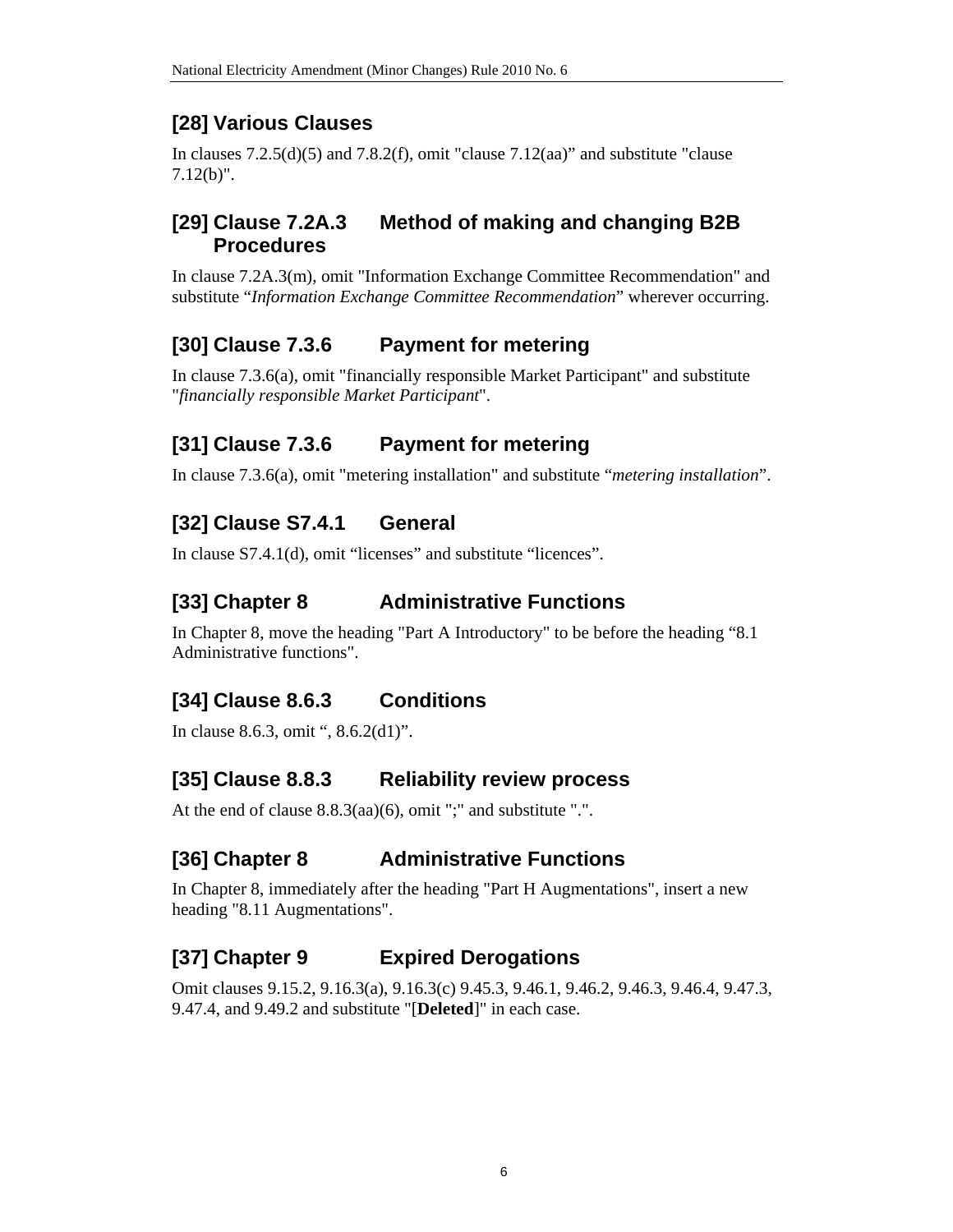### **[38] Clause 9.37.12 Voltage fluctuations (clause S5.1.5 of schedule 5.1)**

After clause 9.37.12, insert the following note

**Note** 

See clause 11.10.7.

### **[39] Clause 9.37.21 Excitation control services (clause S.5.2.5.13 of schedule 5.2)**

After clause 9.37.21 insert the following note:

**Note** 

See clause 11.10.7.

### **[40] Chapter 10 Glossary**

In Chapter 10, insert the following definitions in alphabetical order:

#### **adoptive jurisdiction**

Has the meaning given in the *National Electricity Law*.

#### **declared network functions**

Has the meaning given in the *National Electricity Law*.

#### **declared shared network**

Has the meaning given in the *National Electricity Law*.

#### **declared transmission system**

Has the meaning given in the *National Electricity Law*.

#### **declared transmission system operator**

Has the meaning given in the *National Electricity Law*.

#### **general regulatory information order**

Has the meaning given in the *National Electricity Law*.

#### **NEMMCO**

Has the meaning given in the *National Electricity Law*.

#### **regulatory information instrument**

Has the meaning given in the *National Electricity Law*.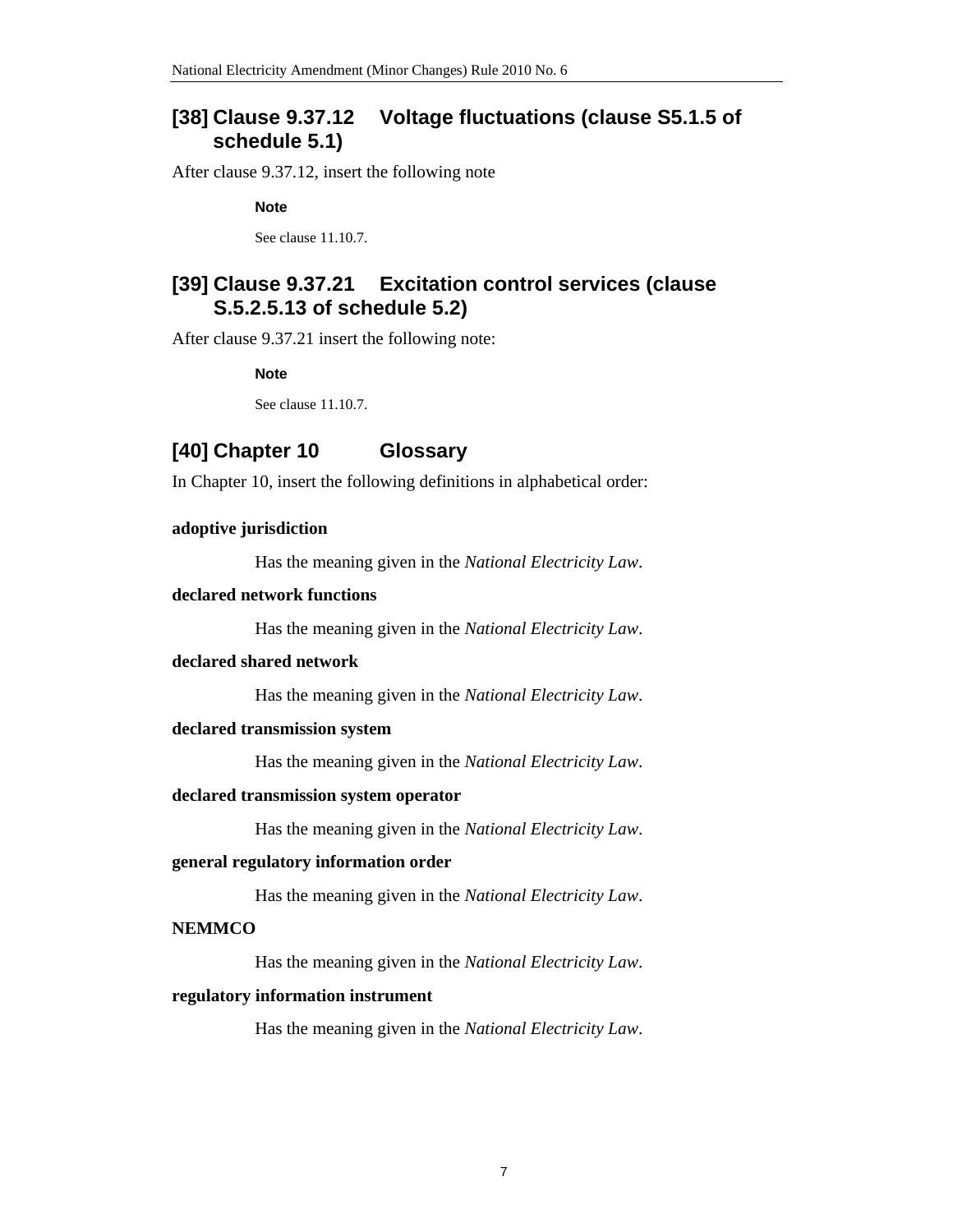# **[41] Chapter 10 Glossary**

In Chapter 10, omit the definition for "AEMO" and substitute:

### **AEMO**

Means Australian Energy Market Operator Limited (ACN 072 010 327)

### **Note**

Before its change of name, AEMO was known as NEMMCO.

# **[42] Chapter 10 Glossary**

In Chapter 10, omit the definition for "annual service revenue requirement" and substitute:

### **annual service revenue requirement (or "ASRR")**

Has the meaning set out in clause 6A.22.2.

# **[43] Chapter 10 Glossary**

In Chapter 10, in the definition for "DMS", omit "dispute management system" and substitute "*dispute management system*".

# **[44] Chapter 10 Glossary**

In Chapter 10, in the definition for "market load", omit "the electricity relating to which is purchased other than from the *Local Retailer* and which is".

# **[45] Chapter 10 Glossary**

In Chapter 10, in the definition for "postage stamp basis", insert a hyphen between the terms "postage" and "stamp".

# **[46] Chapter 10 Glossary**

In Chapter 10, omit the definition for "Registered Participant" and substitute:

### **Registered Participant**

A person who is registered by *AEMO* in any one or more of the categories listed in rules 2.2 to 2.7 (in the case of a person who is registered by *AEMO* as a *Trader* or *Reallocator*, such a person is only a *Registered Participant* for the purposes referred to in rule 2.5A or 2.5B respectively). However, as set out in clause 8.2.1(a1), for the purposes of some provisions of rule 8.2 only, *AEMO* and *Connection Applicants* who are not otherwise *Registered Participants* are also deemed to be *Registered Participants*.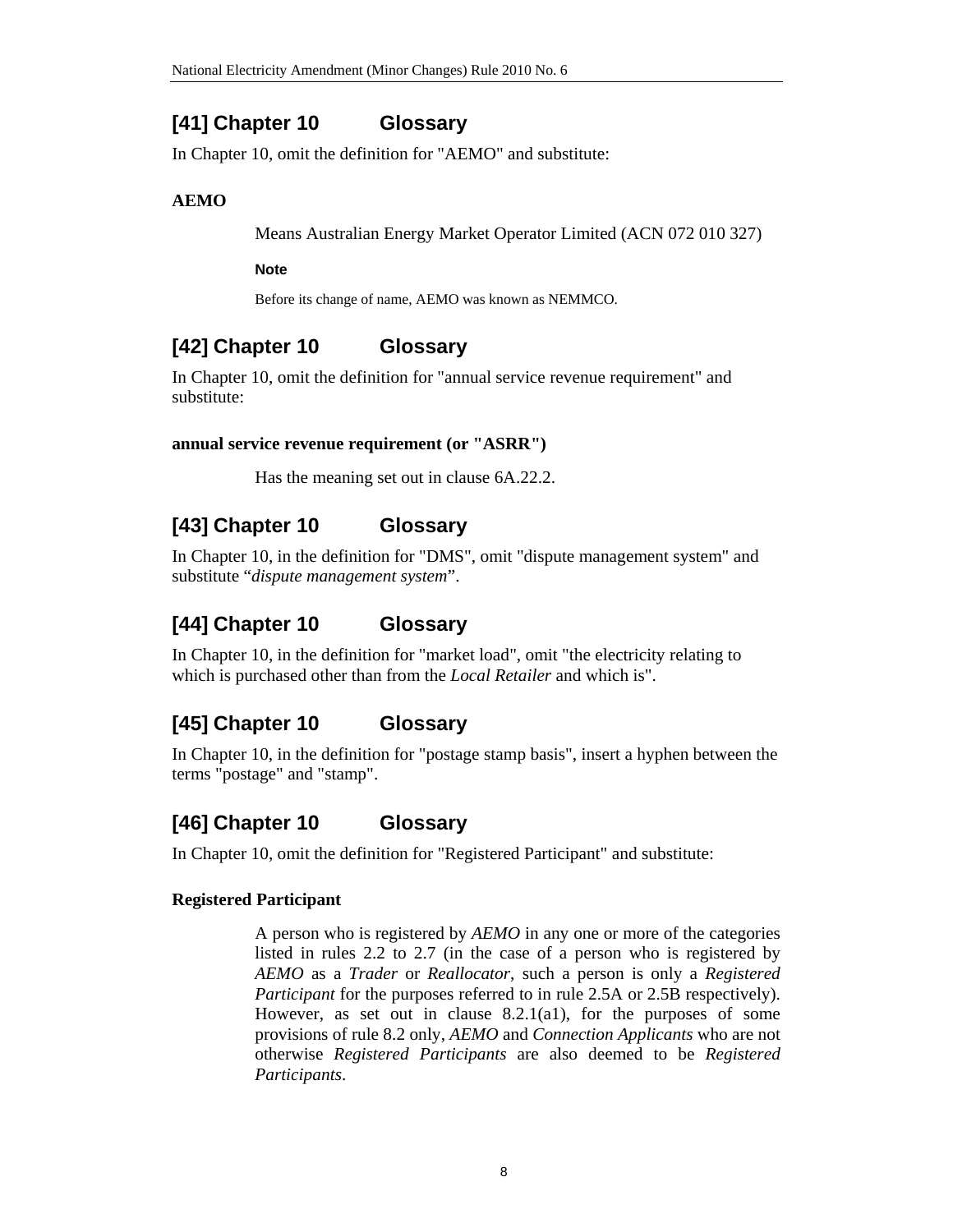## **[47] Clause 11.2.1 Transitional provision for acquisition of non-market ancillary services**

In clause 11.2.1(b)(3)(i), omit "clause 8.8.3(a)" and substitute "clause 8.8.3(aa)".

## **[48] Rule 11.2 Rules consequent on making the National Electricity Amendment (System Restart Ancillary Services and pricing under market suspension) Rule 2006 No.6**

In the heading for Rule 11.2, omit "No.6".

## **[49] Rule 11.7 Rules consequent on making of the National Electricity Amendment (Reform of Regulatory Test Principles) Rule 2006 No.19**

In the heading for Rule 11.7, omit "No.19".

## **[50] Rule 11.21 Rules consequential on the making of the National Electricity Amendment (NEM Reliability Settings: Information Safety Net and Directions Rule 2008 No.6**

In the heading for Rule 11.21, omit "No.6".

## **[51] Rule 11.21 Rules consequential on the making of the National Electricity Amendment (NEM Reliability Settings: Information Safety Net and Directions) Rule 2008 No. 6**

Immediately before the heading for Rule 11.21, insert a new Part heading "Part PA Reliability Settings: Information Safety Net and Directions".

## **[52] Rule 11.24 Rules consequential on the making of National Electricity Amendment (Compensation Arrangements under Administered Pricing) Rule 2008**

In Rule 11.24, omit the clause heading "11.23.2 Compensation Guidelines" and substitute "11.24.2 Compensation Guidelines".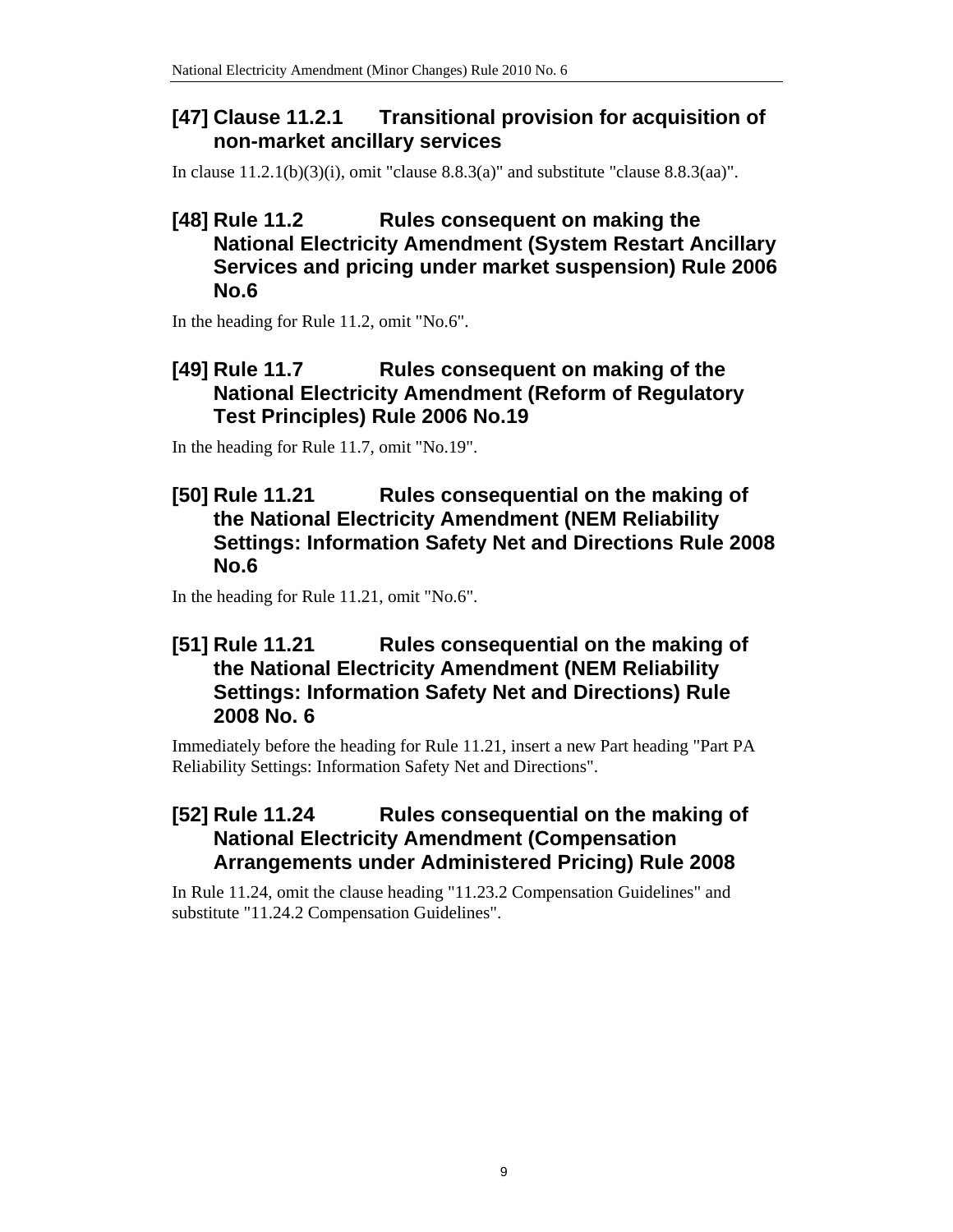## **Schedule 2 Amendment of the National Electricity Rules**

(Clause 4)

# **[1] Clause 3.8.22A Variation of offer, bid or rebid**

At the end of clause 3.8.22A, insert the following note:

#### **Note**

This clause is a rebidding civil penalty provision for the purposes of the National Electricity Law. (See clause 6(2) of the National Electricity (South Australia) Regulations.)

# **[2] Various Clauses**

At the end of the clauses listed in the table below, insert the following note:

#### **Note**

This clause is a civil penalty provision for the purposes of the National Electricity Law. (See clause 6(1) and Schedule 1 of the National Electricity (South Australia) Regulations.)

| clause 1.9                 |
|----------------------------|
| clause $2.2.2(c)$          |
| clause $2.2.3(d)$          |
| clause $2.2.4(c)$          |
| clause $2.2.4(d)$          |
| clause $2.2.6(g)(1) - (2)$ |
| clause $2.2.6(g)(4)$       |
| clause $2.2.6(h)$          |
| clause $2.2.7(f)$          |
| clause $2.3.2(c)$          |
| clause $2.3.3(c)$          |
| clause $2.3.4(c)$          |
| clause $2.3.4(h)$          |
| clause $2.3.5(g)(1)$       |
| clause $2.3.5(g)(2)$       |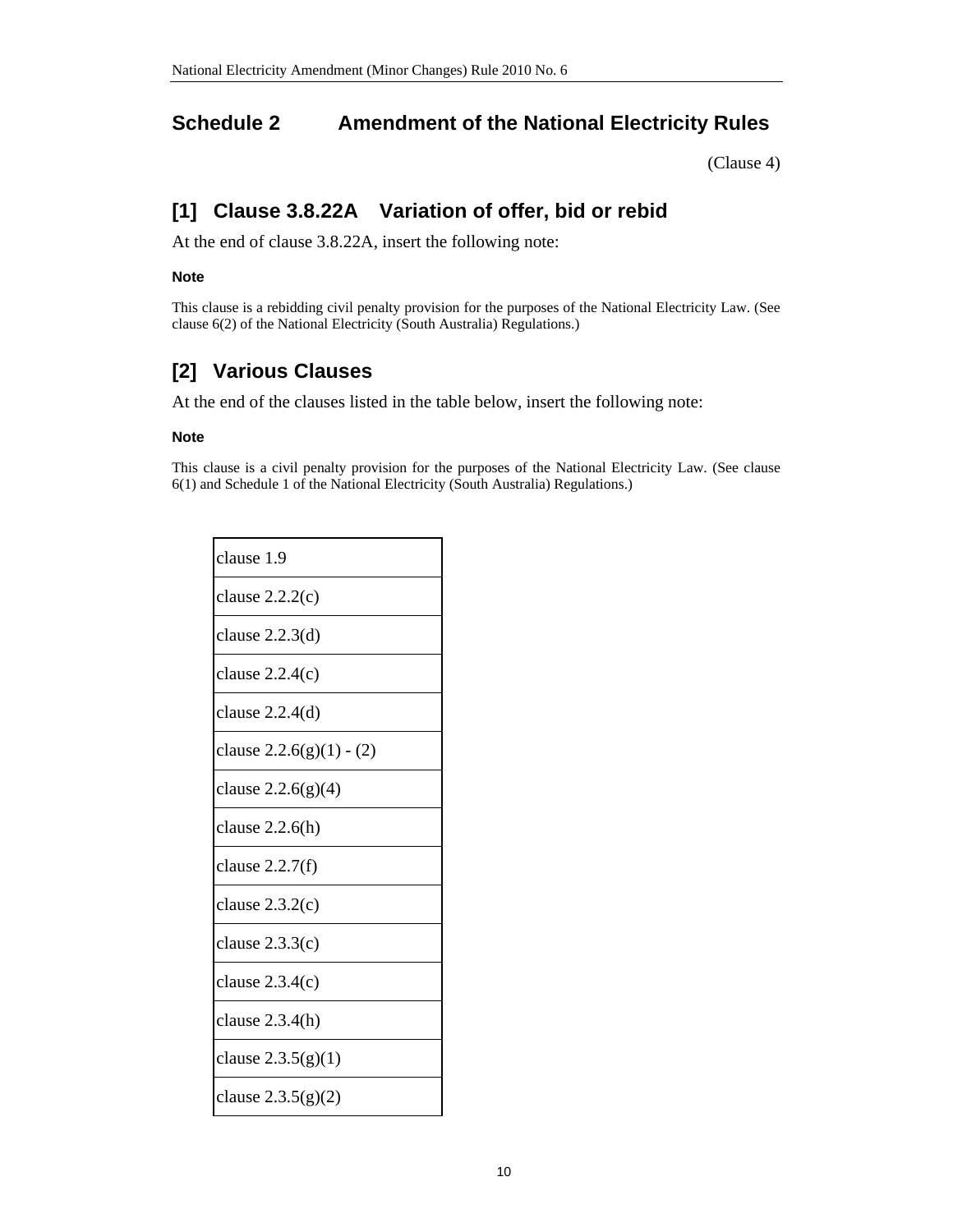| clause $2.3.5(g)(4)$       |
|----------------------------|
| clause $2.3.5(h)$          |
| clause $2.5.3(e)(1) - (4)$ |
| clause 2.10.2(a)           |
| clause $2.11.2(c)$         |
| clause $3.3.1(a) - (b)$    |
| clause $3.3.2(a) - (e)$    |
| clause 3.3.5               |
| clause $3.3.6(a) - (b)$    |
| clause $3.3.7(b)$          |
| clause $3.3.13(a)$         |
| clause $3.3.16(a)$         |
| clause $3.3.18(a)$         |
| clause $3.6.3(b)(2) - (3)$ |
| clause 3.6.3(b1)           |
| clause $3.6.3(f)(1)$       |
| clause $3.6.3(g)$          |
| clause 3.7.2(d) - (e)      |
| clause 3.7.3(e) - (g)      |
| clause $3.7A(c)$           |
| clause 3.7B(b)             |
| clause 3.8.2 (a) - (b)     |
| clause 3.8.2(b1)           |
| clause $3.8.2(e)$          |
| clause $3.8.3A(b)$         |
| clause $3.8.3A(d)$         |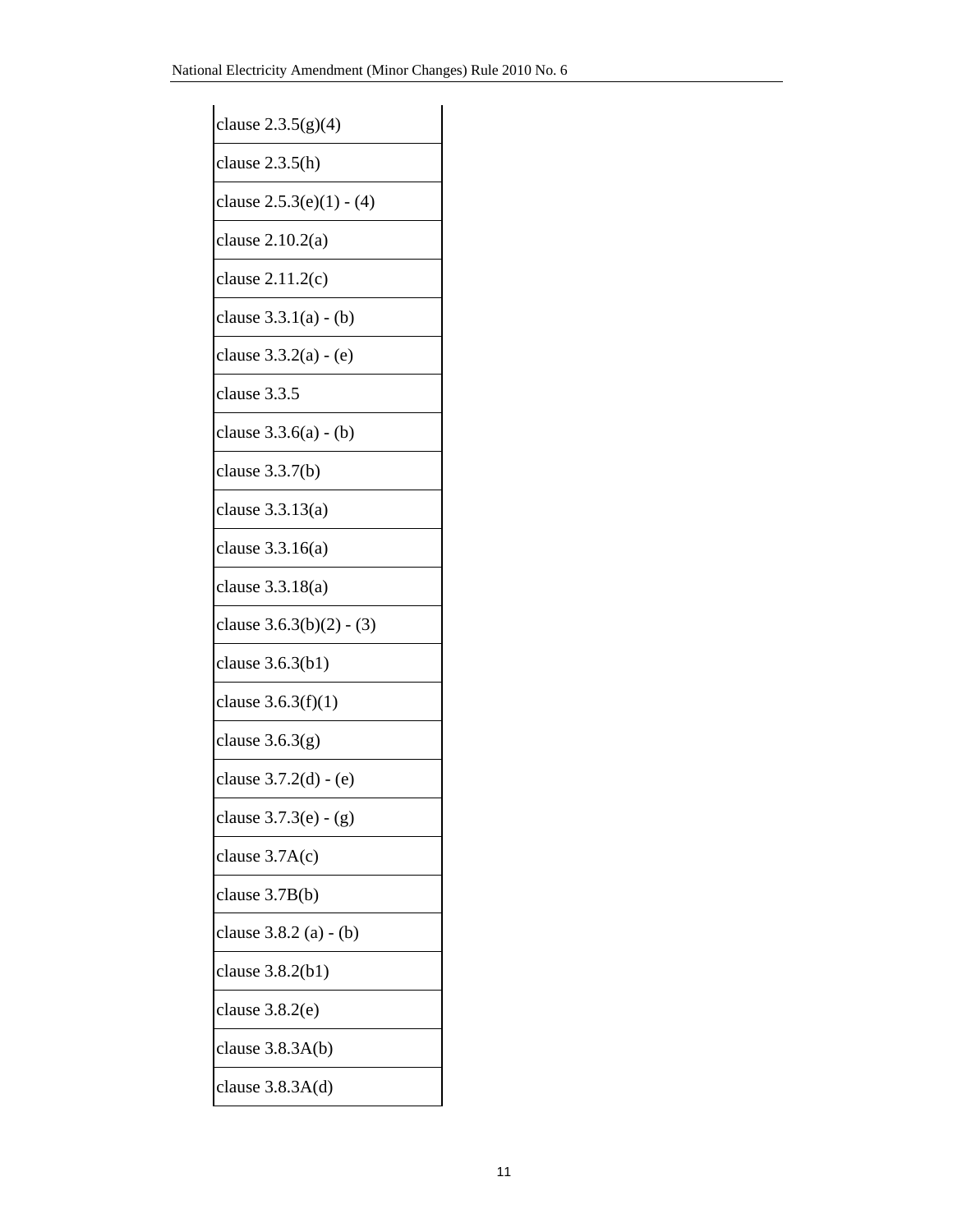| clause $3.8.3A(j)$          |
|-----------------------------|
| clause $3.8.4(a) - (d)$     |
| clause $3.8.4(e)$           |
| clause 3.8.7A(l)            |
| clause $3.8.7A(m)$          |
| clause 3.8.8(b)             |
| clause 3.8.17(e)            |
| clause $3.8.18(b) - (c)$    |
| clause $3.8.19(a)$          |
| clause 3.8.19(a1)           |
| clause 3.8.19(b)(1)         |
| clause $3.8.20(g)$          |
| clause $3.8.22(c)(1) - (3)$ |
| clause $3.9.7(a)$           |
| clause 3.11.3(j)            |
| clause $3.11.5(o)$          |
| clause $3.11.7(a)$          |
| clause 3.12.11(a)(1)        |
| clause 3.12.11(e)           |
| clause $3.12.11(g)$         |
| clause 3.12A.4              |
| clause 3.12A.7(e)           |
| clause 3.12A.7(i1)          |
| clause $3.12A.7(n)(1)$      |
| clause 3.13.2(h)            |
| clause 3.13.3(b) - (c)      |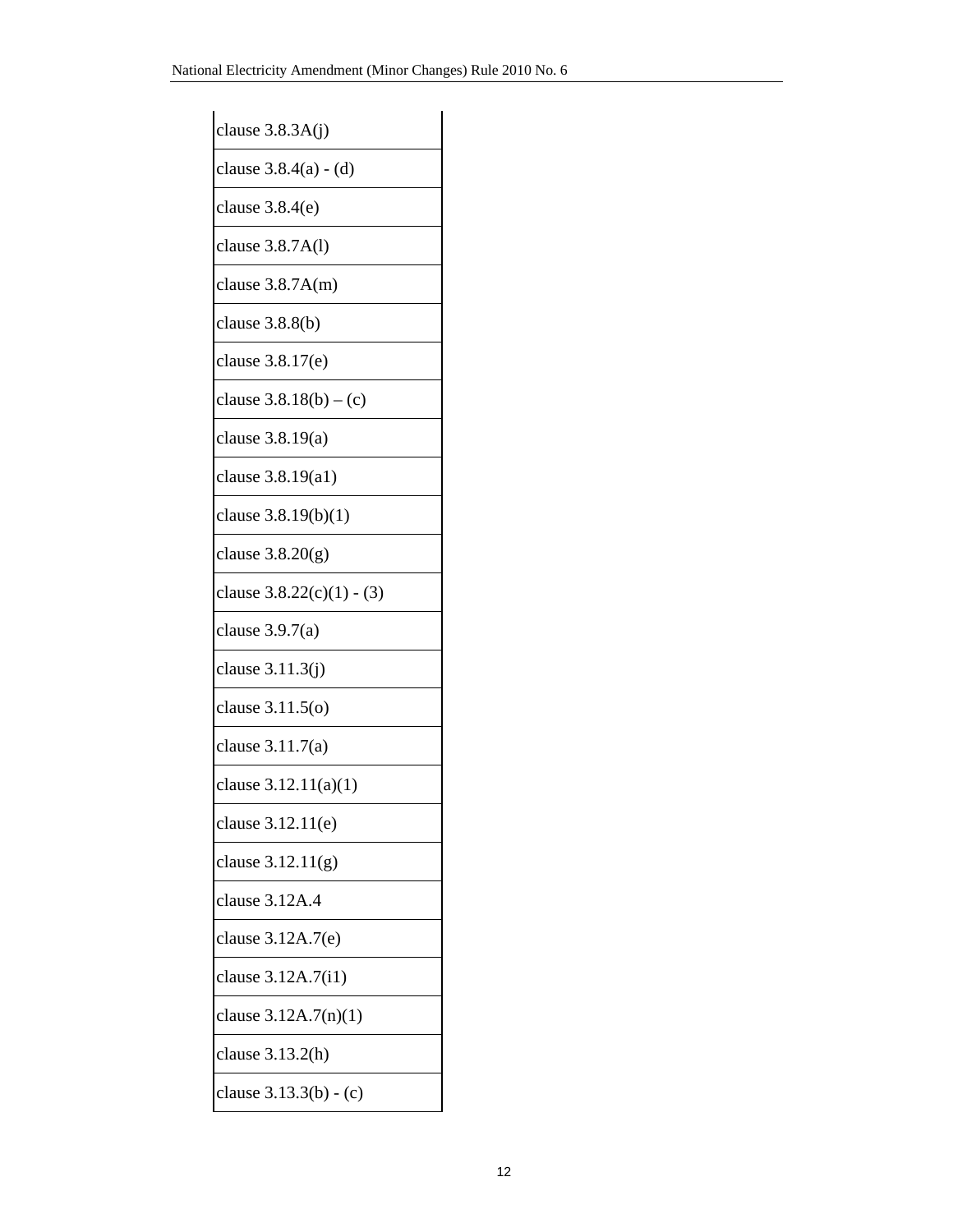| clause 3.13.3(h) - (i)     |
|----------------------------|
| clause $3.13.3(t)$         |
| clause 3.13.12(f)          |
| clause 3.13.12(g)          |
| clause 3.14.3(e) - (f)     |
| clause 3.15.8(b)           |
| clause 3.15.9(f)           |
| clause 3.15.16             |
| clause 3.15.20(a)          |
| clause 3.15.21(h)          |
| clause 3.15.25(a)          |
| clause 3.15.10A(b)(2)      |
| clause 3.18.4(e)           |
| clause $3.19(c)$           |
| clause $4.3.3(c)$          |
| clause $4.3.3(e)(1) - (3)$ |
| clause $4.3.4(a) - (c)$    |
| clause $4.3.4(d)$          |
| clause $4.3.4(f) - (g)$    |
| clause $4.3.5(a) - (b)$    |
| clause $4.4.2(b)$          |
| clause 4.4.3               |
| clause $4.5.2(b)$          |
| clause $4.6.5(c)$          |
| clause $4.7.1(a)$          |
| clause 4.8.1               |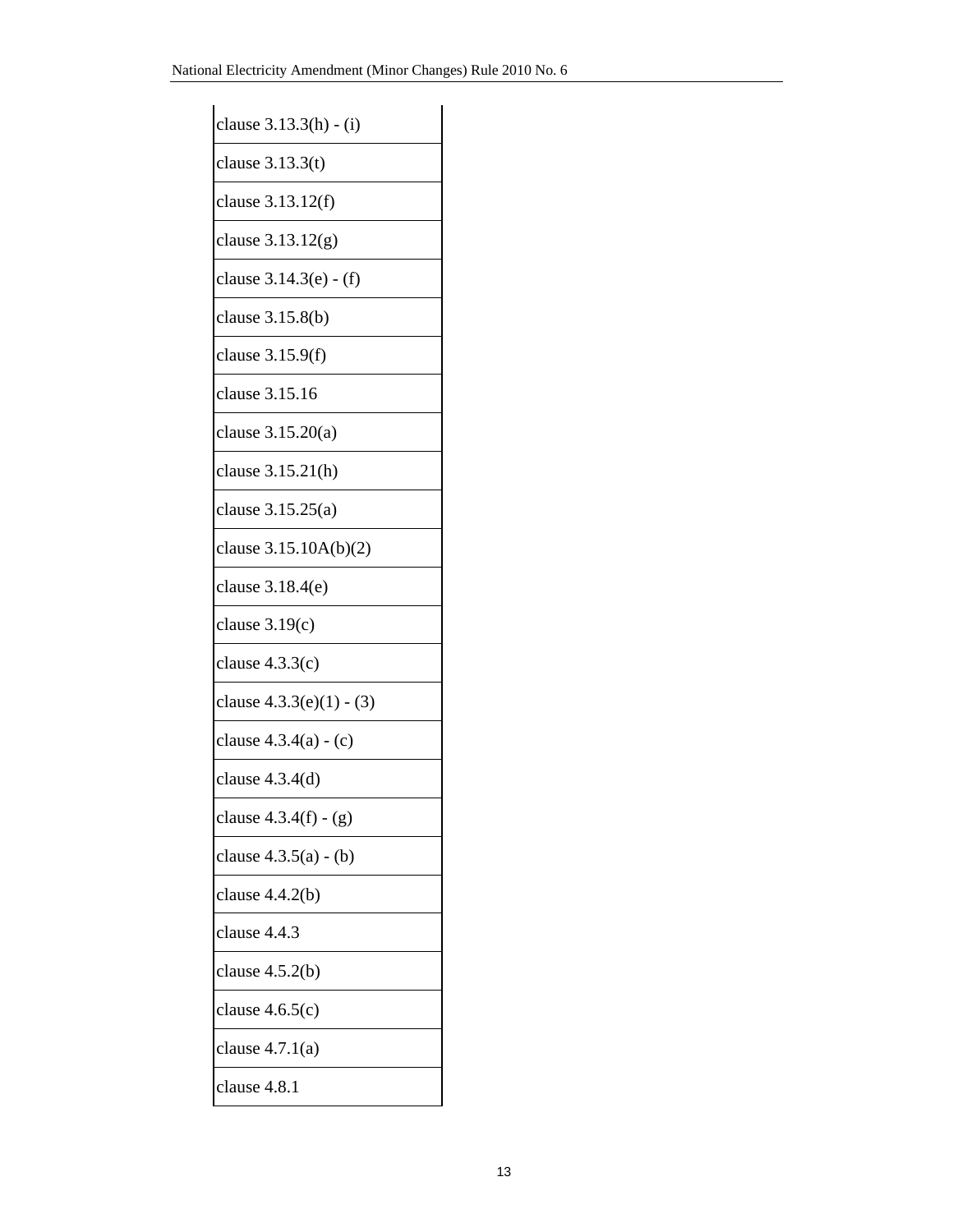| clause $4.8.2(a) - (b)$    |
|----------------------------|
| clause $4.8.5A(d)$         |
| clause $4.8.9(c)$          |
| clause 4.8.9A              |
| clause $4.8.12(d)$         |
| clause 4.8.14(b)           |
| clause 4.8.14(d) - (e)     |
| clause $4.8.15(g)$         |
| clause $4.9.2(d)$          |
| clause $4.9.2A(b)$         |
| clause 4.9.3(b)            |
| clause $4.9.3A(c) - (d)$   |
| clause 4.9.4(a) - (f)      |
| clause $4.9.4A(a) - (b)$   |
| clause $4.9.6(a)(1) - (2)$ |
| clause $4.9.6(b)(3)$       |
| clause 4.9.6(b)(4)         |
| clause $4.9.7(a)$          |
| clause $4.9.7(b)(1) - (4)$ |
| clause $4.9.8(a) - (c)$    |
| clause 4.9.8(d)            |
| clause 4.9.8(e)            |
| clause 4.9.9               |
| clause 4.9.9A              |
| clause 4.9.9B              |
| clause 4.10.2(b) - (c)     |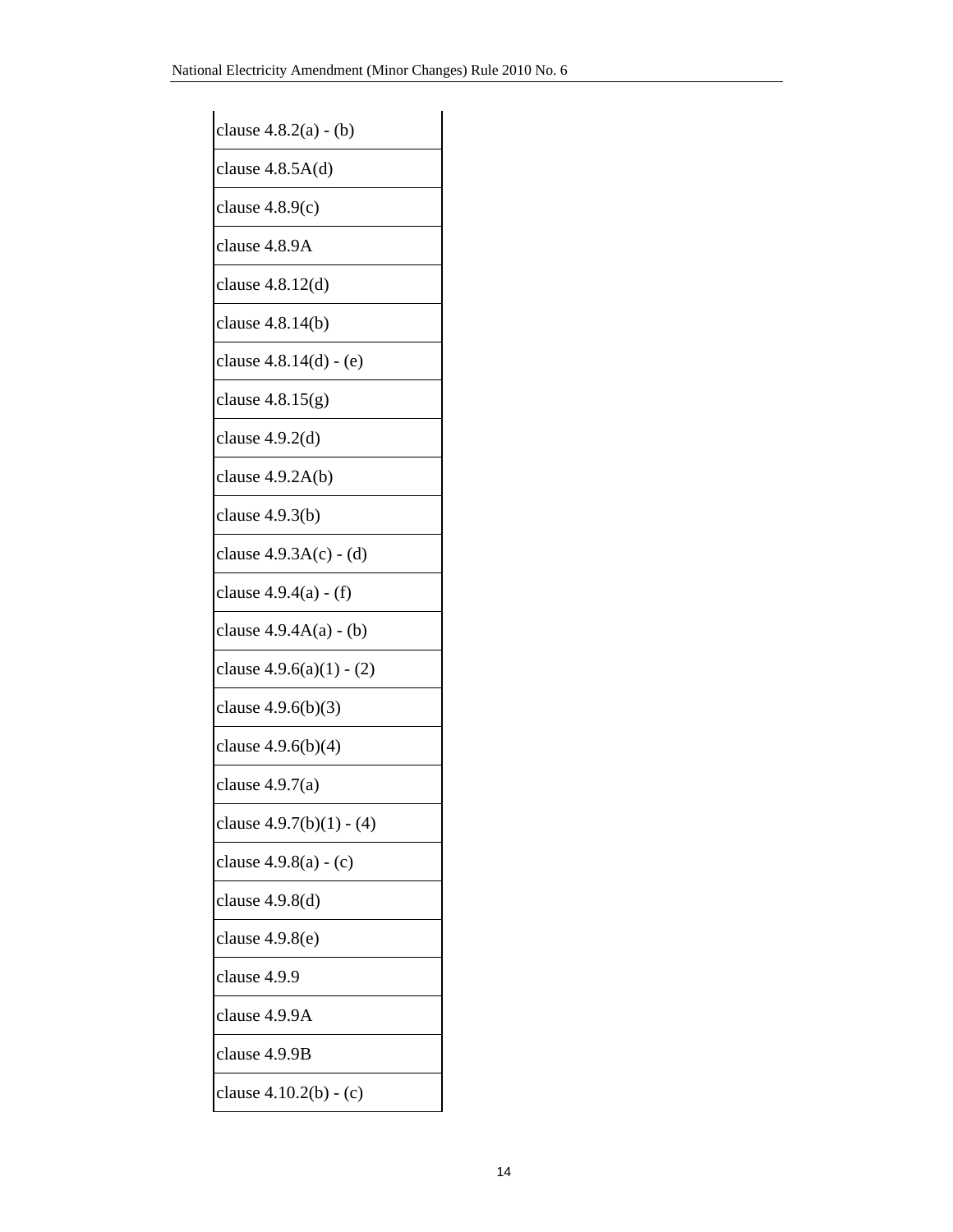| clause 4.10.2(d)          |
|---------------------------|
| clause 4.10.3(a)          |
| clause 4.10.4(a)          |
| clause 4.10.4(b)          |
| clause 4.11.1(a)          |
| clause 4.11.1(b) - (c)    |
| clause $4.11.1(e)$        |
| clause $4.11.1(g)$        |
| clause 4.11.2(a)          |
| clause 4.11.2(d)          |
| clause $4.11.3(a)$        |
| clause 4.11.3(b)(1) - (5) |
| clause 4.11.3(c) - (e)    |
| clause 4.11.4(a) - (b)    |
| clause 4.11.5(a)          |
| clause 4.11.5(b)          |
| clause 4.12(a)            |
| clause 4.12(c)            |
| clause 4.12(e) - (f)      |
| clause $4.13(a) - (b)$    |
| clause $4.14(g)$          |
| clause 4.15(a) - (b)      |
| clause 4.15(e) - (f)      |
| clause 4.15(h)            |
| clause $5.2.2(a)$         |
| clause 5.2.3(b) - (c)     |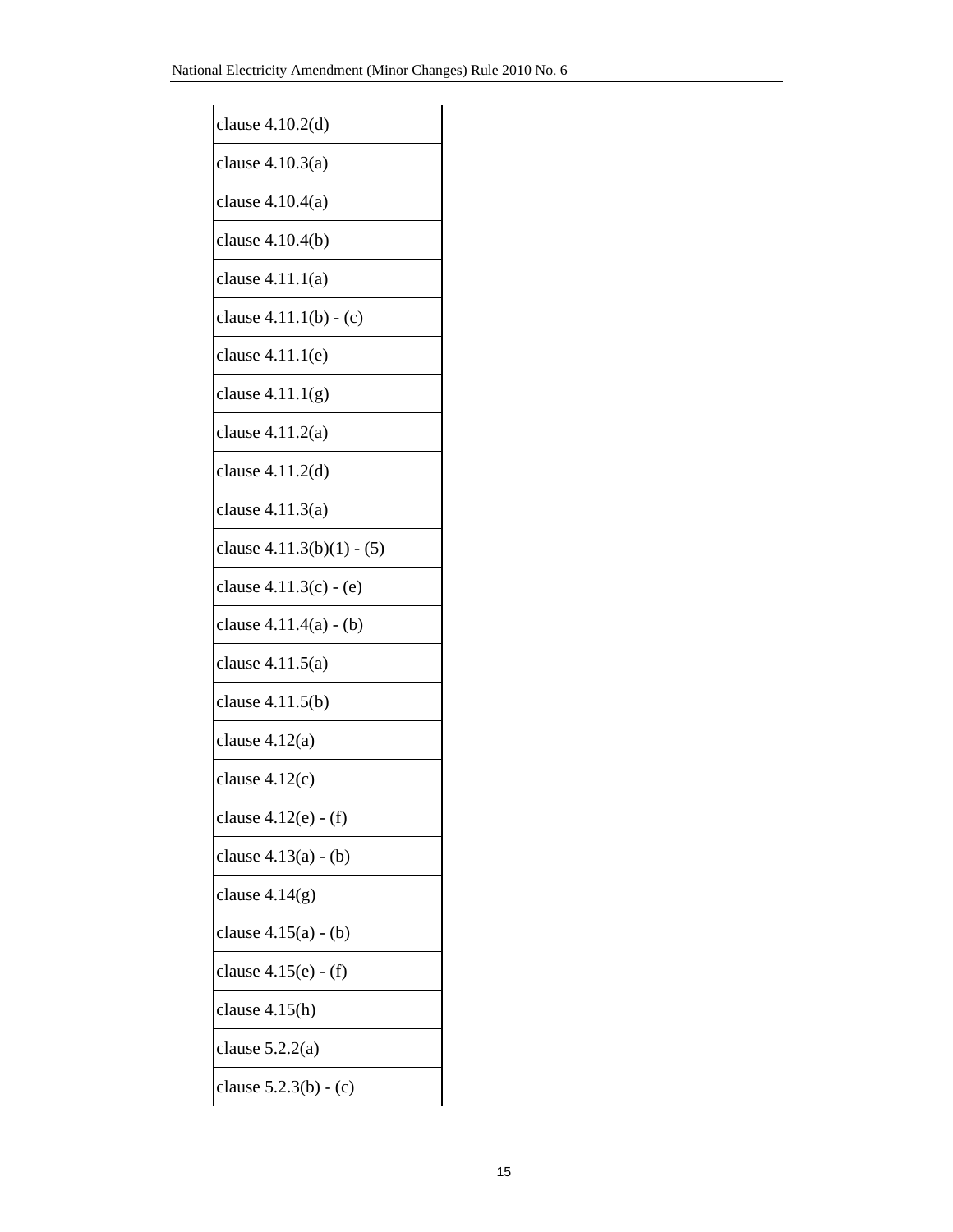| clause $5.2.3(d)(7) - (8)$       |
|----------------------------------|
| clause $5.2.3(d)(10) - (12)$     |
| clause $5.2.3(e)$                |
| clause $5.2.3(e1)$ , (f), (g)    |
| clause $5.2.4(a)$                |
| clause $5.2.5(a)$                |
| clause $5.3.2(b)$                |
| clause $5.3.2(c)$                |
| clause $5.3.2(d)$                |
| clause $5.3.2(f)$                |
| clause $5.3.3(b)$                |
| clause $5.3.3(b1)$               |
| clause $5.3.3(c)$                |
| clause $5.3.4A(c)$               |
| clause $5.3.4A(e)$ , (f) and (g) |
| clause $5.3.5(g)$                |
| clause $5.3.6(a)$                |
| clause $5.3.6(b) - (c1)$         |
| clause $5.3.6(g)$                |
| clause $5.3.6(h)$                |
| clause $5.3.6(i)$                |
| clause $5.3.6(j)$                |
| clause $5.3.7(g)$                |
| clause 5.3.8(e)                  |
| clause $5.3.8(f)$                |
| clause 5.3.9(h)                  |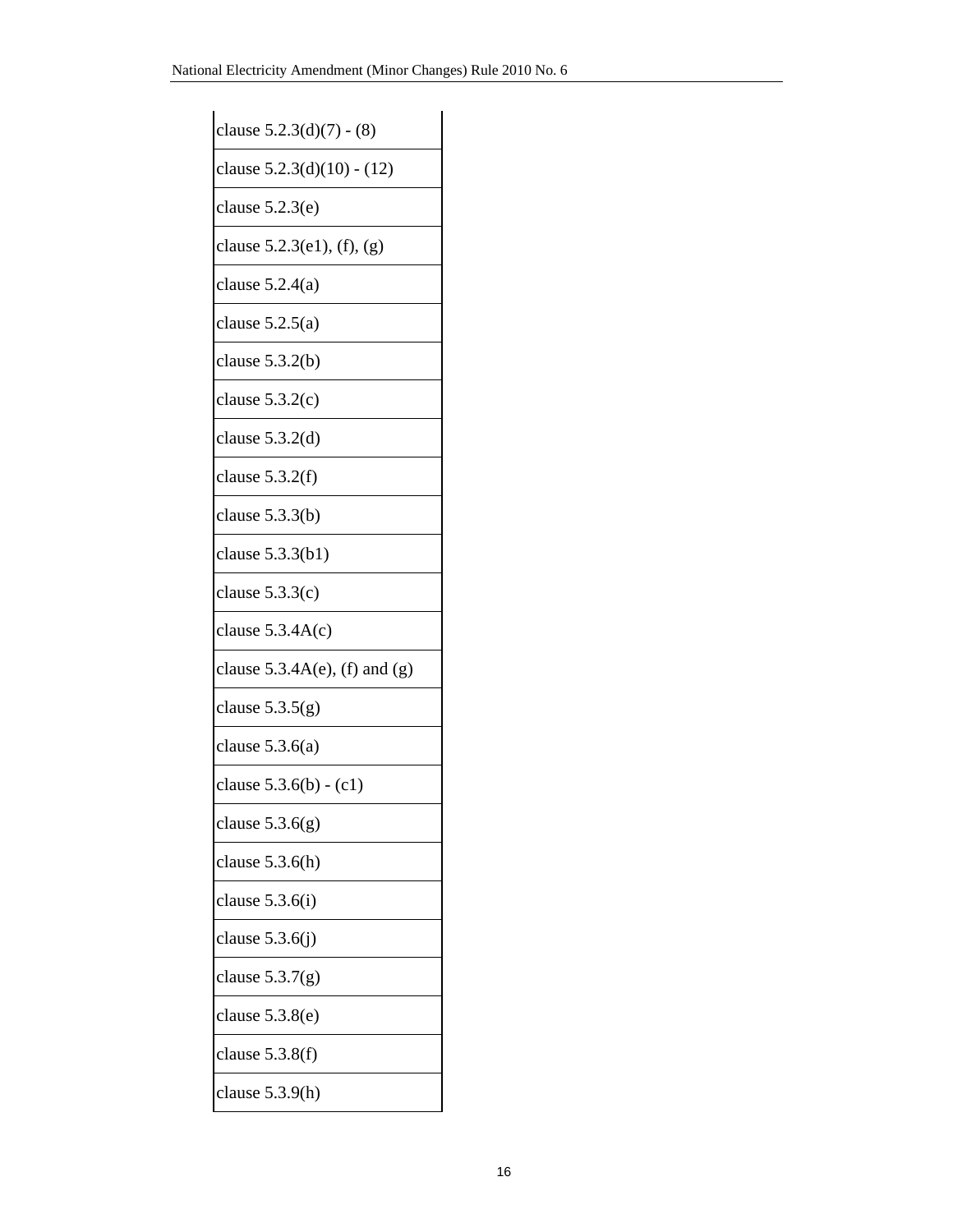| clause $5.3.10(a)$      |
|-------------------------|
| clause $5.4.2(a) - (b)$ |
| clause $5.5(h)$         |
| clause $5.6.2(a) - (c)$ |
| clause $5.6.2(e) - (h)$ |
| clause $5.6.2(k)$       |
| clause $5.6.2(m) - (n)$ |
| clause $5.6.4(l)$       |
| clause $5.7.1(l)$       |
| clause $5.7.2(h)$       |
| clause $5.7.2(i)$       |
| clause $5.7.3(a)$       |
| clause $5.7.3(c)$       |
| clause $5.7.3(d)$       |
| clause $5.7.4(a1)$      |
| clause $5.7.4(a3)$      |
| clause $5.7.5(a) - (d)$ |
| clause $5.7.5(h)$       |
| clause $5.7.6(e)$       |
| clause $5.7.7(j)$       |
| clause $5.7.7(m)$       |
| clause $5.7.7(u) - (v)$ |
| clause $5.7.7(y) - (z)$ |
| clause $5.7.7$ (aa)     |
| clause $5.7.7$ (ae)     |
| clause $5.8.1(a)$       |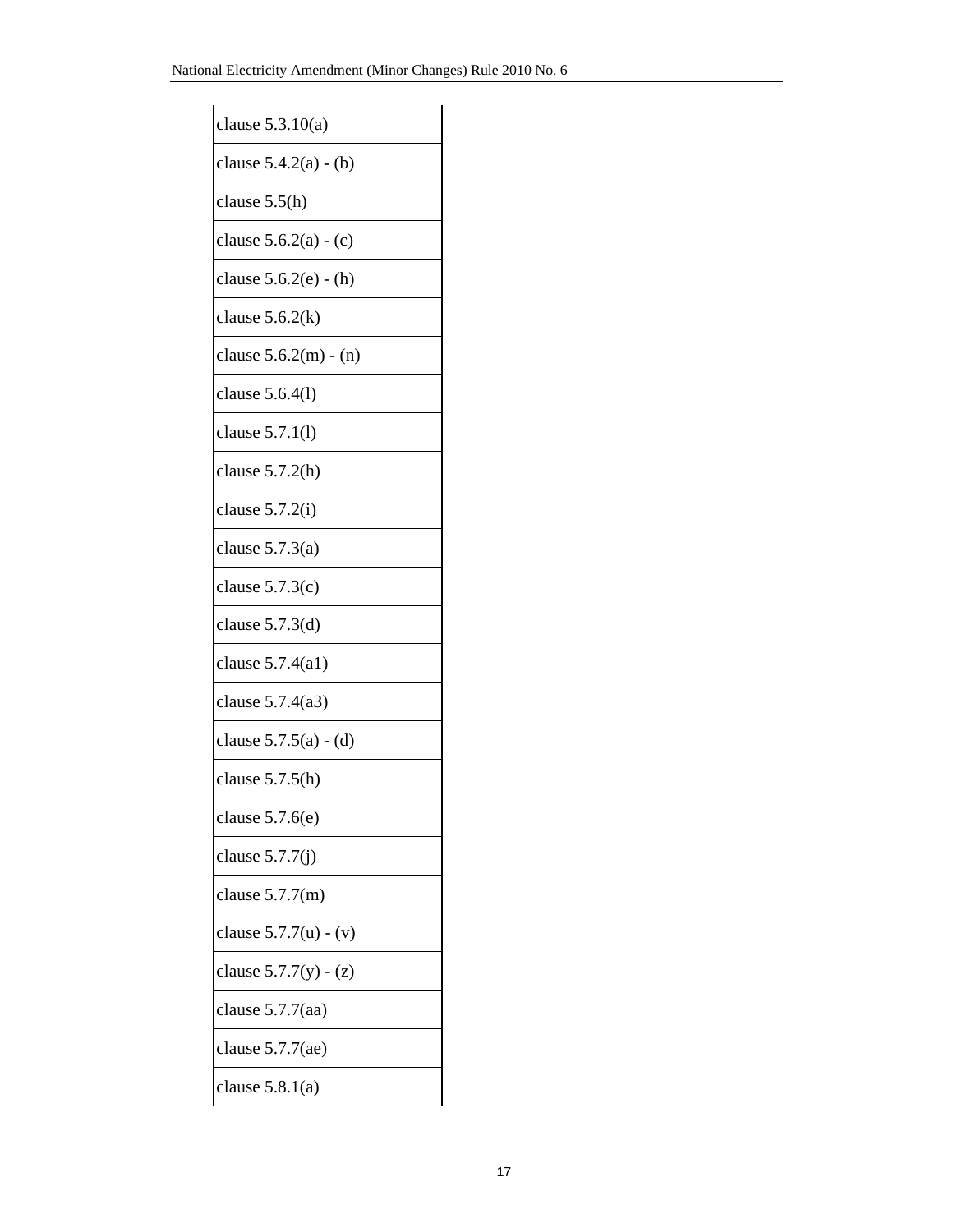| clause $5.8.1(b)$           |
|-----------------------------|
| clause $5.8.3(a) - (b)$     |
| clause $5.8.5(c)$           |
| clause $5.9.1(a) - (b)$     |
| clause $5.9.2(a)$           |
| clause $5.9.3(c)$           |
| clause $5.9.4(d)$           |
| clause $5.9.5(b)$           |
| clause $5.9.6(c)$           |
| clause $7.2.3(c)$           |
| clause $7.2.3(e)$           |
| clause $7.2.3(h)(2)$        |
| clause $7.2.4(b)$           |
| clause $7.2.5(a) - (b)$     |
| clause $7.2.5(d)$           |
| clause 7.2.8(d)             |
| clause $7.3.1(a)(1) - (13)$ |
| clause 7.3.1(e) - (f)       |
| clause $7.3.1A(a)$          |
| clause $7.3.2(a)$           |
| clause $7.3.4(d)$           |
| clause $7.3.5(f)$           |
| clause $7.4.1(a)$           |
| clause $7.4.2(c) - (ca)$    |
| clause $7.5.2(b)$           |
| clause $7.6.1(a)$           |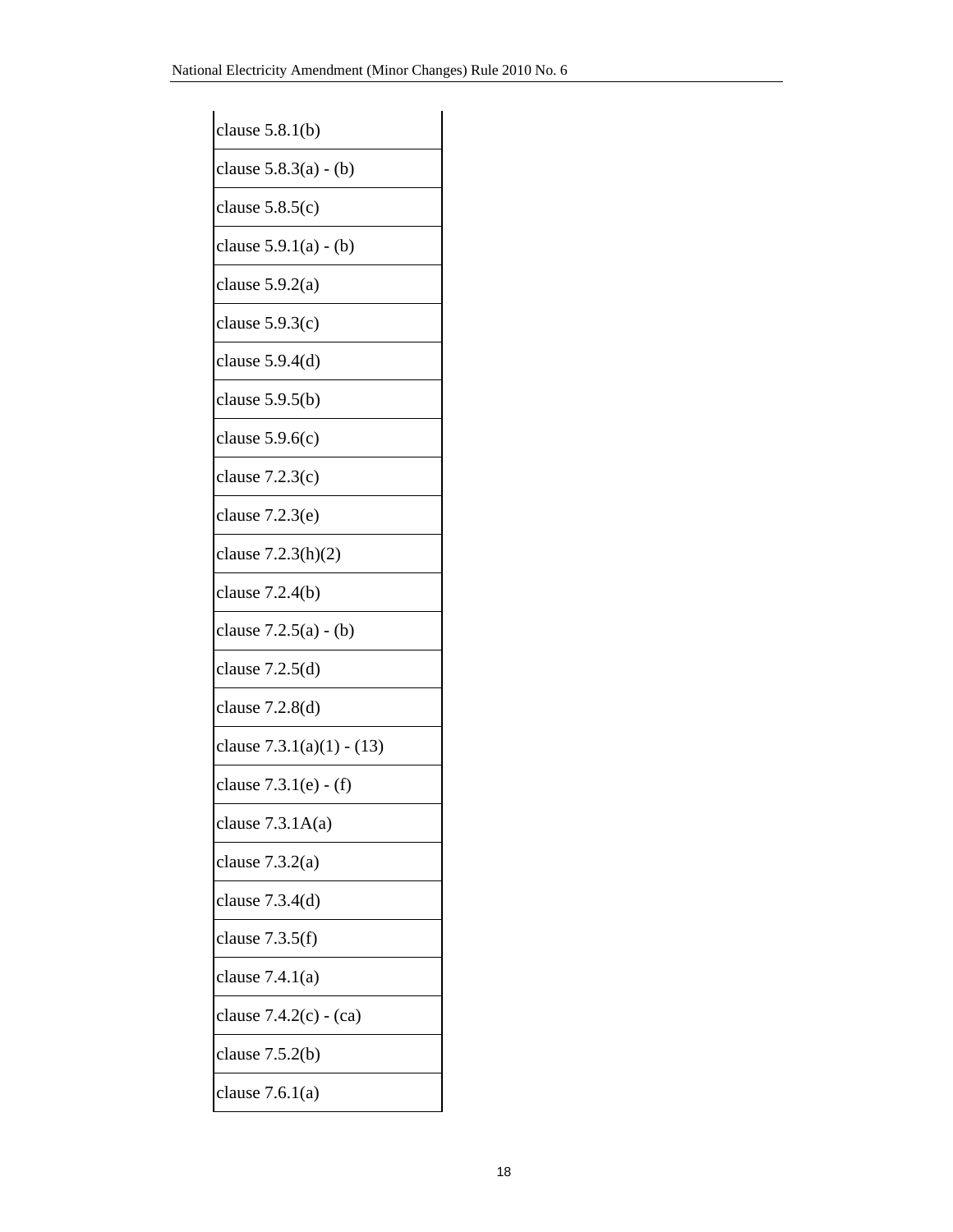| clause $7.6.1(e)$          |
|----------------------------|
| clause $7.6.2(a)(1) - (2)$ |
| clause 7.6.3(d)            |
| clause 7.7(b)              |
| clause $7.8.1(a)$          |
| clause 7.8.2(a) - (e)      |
| clause 7.8.3(a)            |
| clause 7.8.3(b) - (c)      |
| clause 7.8.4               |
| clause 7.9.3               |
| clause 7.11.1(a) - (d)     |
| clause $7.11.2(a)$         |
| clause 7.11.2(c) - (d)     |
| clause 7.12(a) - (b)       |
| clause 7.13(b)             |
| clause 8.2.3               |
| clause $8.2.9(c)$          |
| clause $8.6.1(b)(1) - (3)$ |
| clause $8.6.1(d)$          |
| clause 8.6.1(e)            |
| clause 8.6.3               |
| clause 8.7.2(e)            |
| clause $8.7.2(f)$          |
| clause 9.4.3(b)            |
| clause $9.4.3(d)(1) - (2)$ |
| clause $9.4.3(f)$          |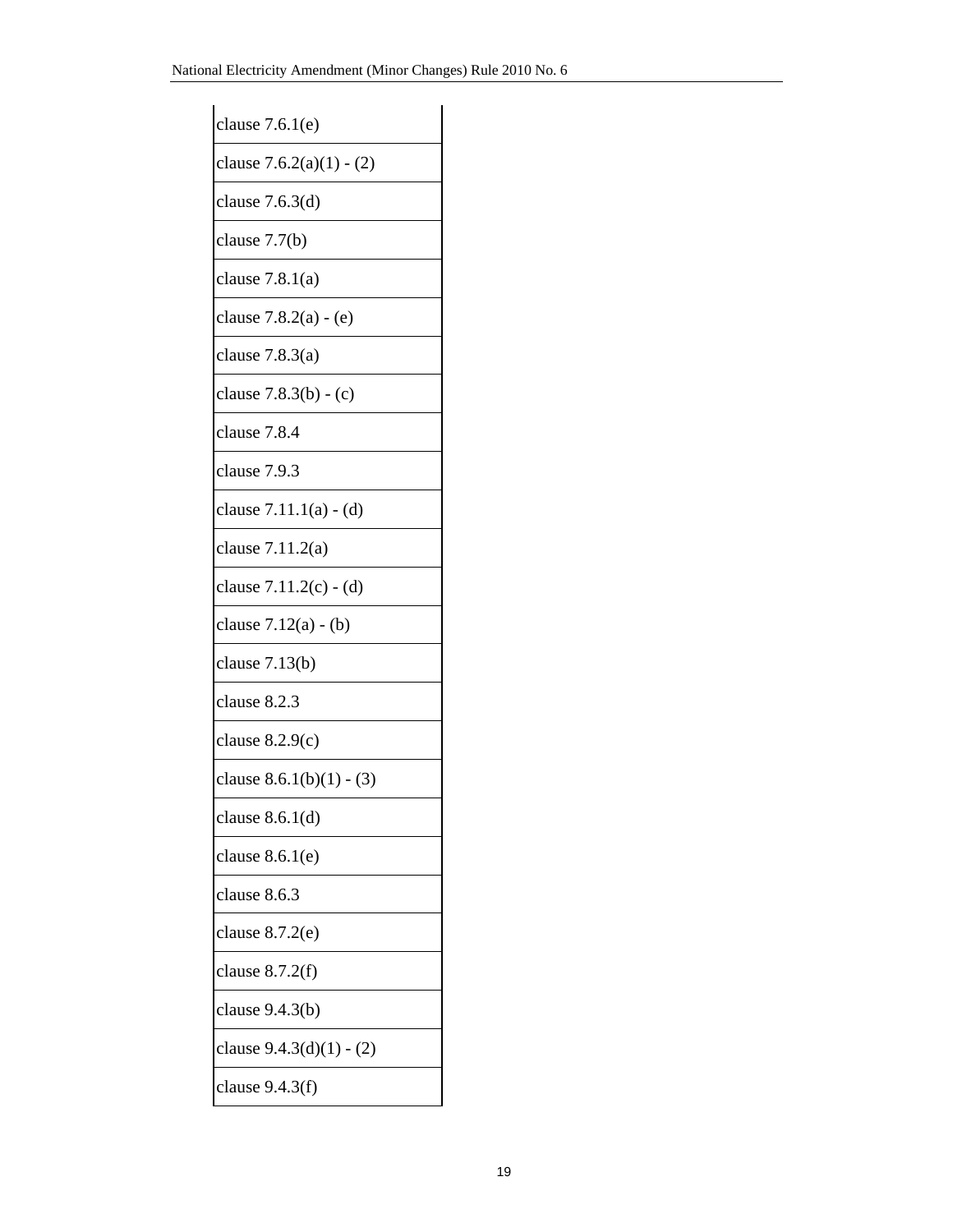clause 9.4.3(g)

clause 9.7.2(c)

clause 9.12.3(c)(1) - (2)

clause 9.12.3(e)(1) - (2)

clause 9.12.3(h)

In Schedule 9A3, clause 6.3(a) - (b)